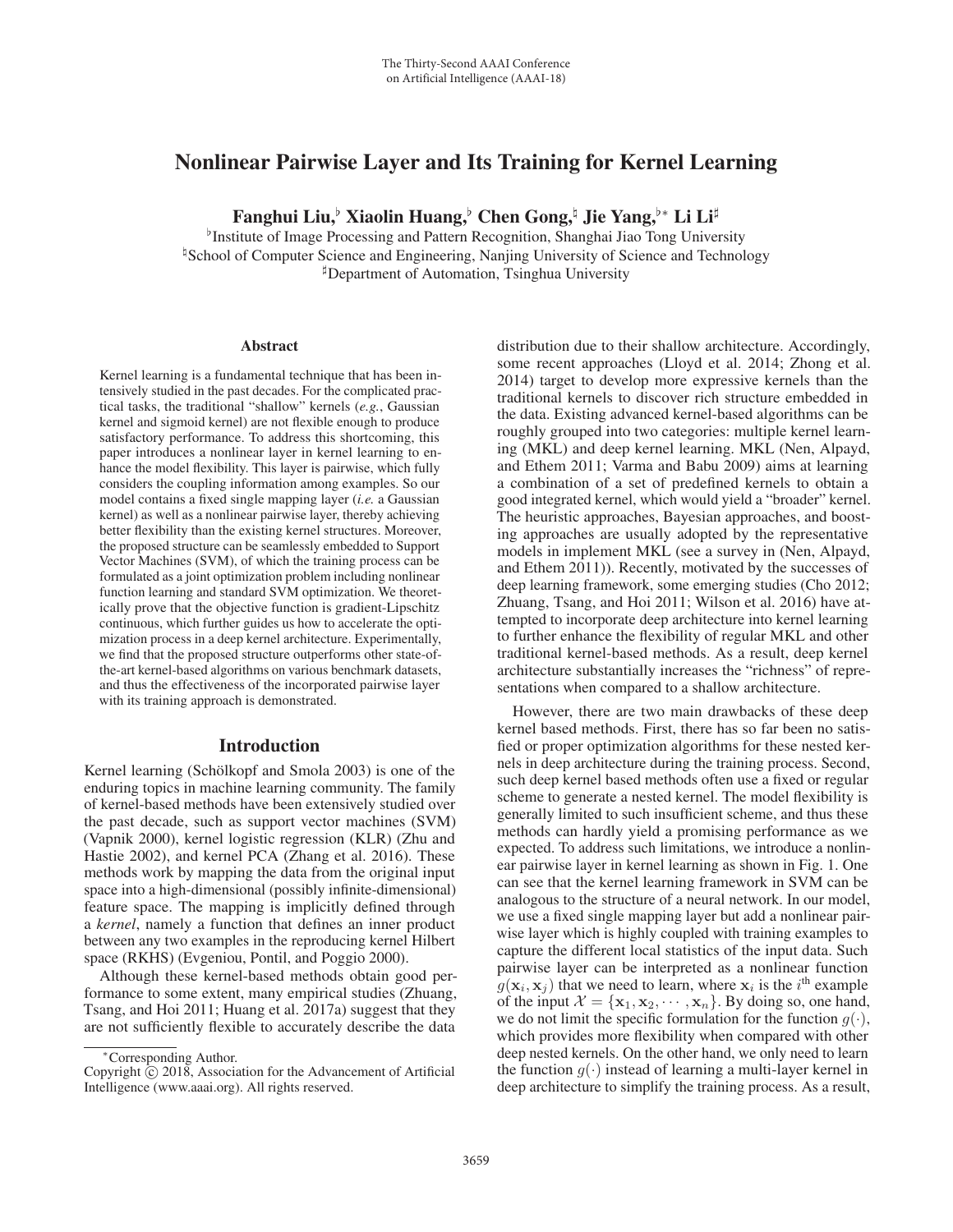

Figure 1: The structure of our KNPL model in SVM.

our model not only can capture the different local statistics of the input data, but also is much easier to learn a nested kernel in the network without too many hyper-parameters.

Formally, in this paper, we propose a flexible kernel learning framework with a nonlinear pairwise layer in SVM, termed as KNPL, to enhance the model flexibility. We formulate the learning of such nonlinear function  $q(\cdot)$  and the induced classification model as a joint optimization problem using an efficient iterative algorithm. Specifically, training such nonlinear function is conducted by least squares semi-definite programming via alternating direction methods. Moreover, the objective function is theoretically proved to be gradient-Lipschitz continuous, which makes it possible to accelerate the optimization process in a deep kernel architecture. Numerous experiments on various data sets demonstrate that the proposed KNPL model with the nonlinear pairwise layer can effectively enhance the model flexibility, and thus achieving superior classification performance to other stateof-the-art kernel learning based algorithms.

## KNPL Model

In this section, we firstly investigate the relationship between a deep kernel and our KNPL model, and then introduce the KNPL model in SVM.

In deep kernel architecture, the kernel with  $l$  layers (Cho 2012) is defined by:

$$
\mathcal{K}^{(l)}(\mathbf{x}_i,\mathbf{x}_j)=\phi^{(l)}\big(\cdots\phi^{(1)}(\mathbf{x}_i)\big)\cdot\phi^{(l)}\big(\cdots\phi^{(1)}(\mathbf{x}_j)\big)\,,
$$

which computes the inner product between two examples  $x_i$  and  $x_j$  after l successive applications of the nonlinear mapping  $\phi(\cdot)$ . For example, the two layer composition of Gaussian kernel  $\mathcal{K}(\mathbf{x}_i, \mathbf{x}_j) = \exp(-\lambda ||\mathbf{x}_i - \mathbf{x}_j||^2)$  with the kernel width  $\lambda$  is formulated as:

$$
\mathcal{K}^{(2)}(\mathbf{x}_i, \mathbf{x}_j) = \phi^{(2)}(\phi^{(1)}(\mathbf{x}_i)) \cdot \phi^{(2)}(\phi^{(1)}(\mathbf{x}_j))
$$
  
=  $e^{-2\lambda} \exp(-2\lambda \mathcal{K}(\mathbf{x}_i, \mathbf{x}_j))$  (1)

This formulation demonstrates that an iterated mapping  $\phi(\phi(\mathbf{x}))$  essentially changes the input, and would generate a more comprehensive or complex representation than the single mapping  $\phi(\mathbf{x})$ . Here we observe that the nested kernel in Eq. (1) can be decomposed into a fixed Gaussian kernel  $\mathcal{K}(\mathbf{x}_i, \mathbf{x}_j)$  and a nonlinear pairwise function  $g(\mathbf{x}_i, \mathbf{x}_j)$ , namely:

$$
\mathcal{K}^{(2)}(\mathbf{x}_i, \mathbf{x}_j) \triangleq g(\mathbf{x}_i, \mathbf{x}_j) \cdot \mathcal{K}(\mathbf{x}_i, \mathbf{x}_j).
$$
 (2)

That is to say, using a single kernel as well as a nonlinear pairwise layer is able to achieve a comparable and even better model flexibility when compared to the deep kernel architecture as demonstrated by our KNPL model. Note that  $g(\cdot)$  can be in an arbitrary type, and thus one can always find a proper function to satisfy such decomposition in Eq. (2) when any two examples  $(\mathbf{x}_i, \mathbf{x}_j)$  are given.

To intuitively illustrate the superiority of the introduced nonlinear layer  $q(\cdot)$ , here we give a two-dimensional example in the KNPL model. In Fig. 2, data of class  $+1$  (marked by green stars) are a mixture of Gaussian which takes in sandwiches of the class −1 (marked by red crosses). We compare the proposed KNPL model with a baseline method, *i.e.*, SVM with Gaussian kernel, in which the kernel width  $\lambda$  and the trade-off parameter  $C$  are respectively tuned via a five-fold cross validation (termed as "SVM-CV"). The classification accuracy on the training data ranges from 86.87% by "SVM-CV" to 94.93% yielded by the learned KNPL model. One can see that KNPL provides a more complex and accurate boundary, and thus is more flexible to capture the different local statistics of the training data. Specifically, the induced boundary of KNPL on some outliers is isolated, which means that it just works on a neighborhood of such outliers and has little unfavorable effect on other data. Further, the right of Fig. 2 indicates that the nonlinear function values ranges from 0.95 to 1.05. Such small and steadily fluctuation indicates that such sophisticated classification boundary is not generated by a too large kernel width  $\lambda$ , which makes the learned model not easy to be over-fitting.

In the next, we introduce the formulation of KNPL model. Let  $S<sup>n</sup>$  be the space of  $n \times n$  symmetric matrices, and  $S_{+}^{n}$  be the cone of positive semi-definite matrices in  $S<sup>n</sup>$ . A set of training examples are given by the input  $\mathcal{X} = {\mathbf{x}_1, \mathbf{x}_2, \cdots, \mathbf{x}_n}$ , where  $\mathbf{x}_i \in \mathbb{R}^d$  with its label  $y_i \in {\pm 1}$ , and the output  $\mathbf{y} = \{y_i\}_{i=1}^n$  forms the label matrix  $Y = diag(y)$ . Let 1 be a *n*-dimensional vector of all ones, and C is a positive trade-off parameter. Accordingly, the dual formulation of soft margin SVM is given by:

$$
\max_{\alpha} \mathbf{1}^{\top} \alpha - \frac{1}{2} \alpha^{\top} \mathbf{Y} \mathbf{K} \mathbf{Y} \alpha
$$
\ns.t. 
$$
0 \leq \alpha \leq C \mathbf{1}, \alpha^{\top} \mathbf{y} = 0
$$
\n(3)

where the dual variable is  $\alpha \in \mathbb{R}^n$  and the kernel matrix  $\mathbf{K} \in \mathcal{S}_{+}^{n}$  is derived by a kernel  $\mathcal{K}$ , namely  $\mathbf{K}_{ij} = \mathcal{K}(\mathbf{x}_{i}, \mathbf{x}_{j})$ . When **K** is positive semi-definite, this problem is a convex quadratic programming.

As presented in Introduction, we design a nonlinear pairwise layer and need to learn the nonlinear function  $g(\mathbf{x}_i, \mathbf{x}_j)$ . Here, we seek to estimate its function value instead of directly learning the function  $g(\cdot)$  for simplicity. They are totally equivalent when the training data are given. Formally, we introduce a pairwise matrix  $\mathbf{G} \in \mathbb{R}^{n \times n}$  where  $\mathbf{G}_{ij} = g(\mathbf{x}_i, \mathbf{x}_j)$ into problem (3). By Slater's condition (Boyd and Vandenberghe 2004), strong duality holds, so the optimal values of the primal and dual soft-margin SVM problems will be equal.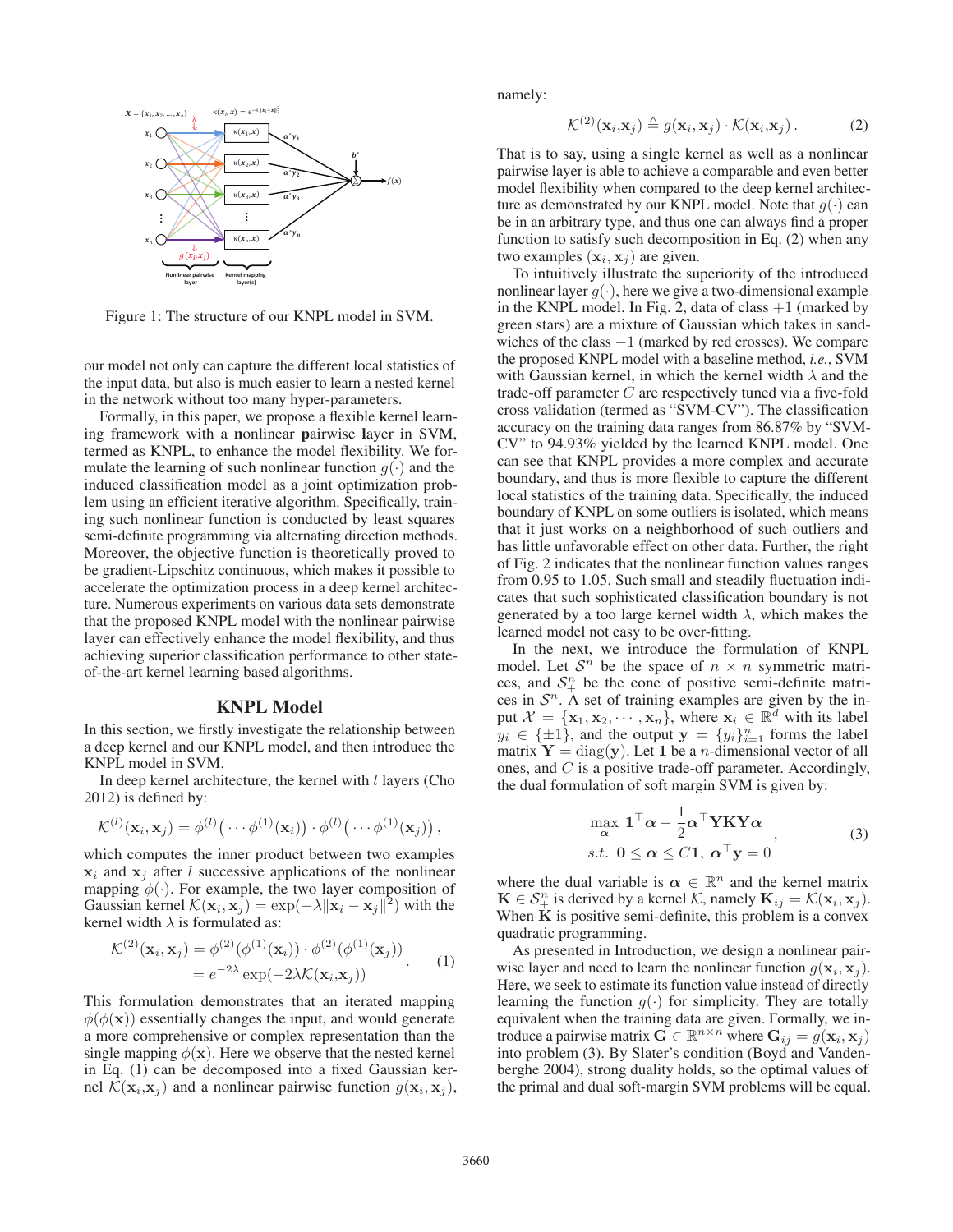

Figure 2: Left figure: Data of two classes are marked by green stars and red crosses. The solid and dashed lines illustrate the boundary of our method and SVM-CV, respectively. Right figure: The values of the pairwise matrix **G**.

Hence, as we expect, the loss of the primal problem would decrease by optimizing **G**. And then, following max-min approach (see details in (Boyd and Vandenberghe 2004)), we have:

$$
\max_{\mathbf{\alpha}} \min_{\mathbf{G} \in S_+^n} \mathbf{1}^\top \mathbf{\alpha} - \frac{1}{2} \mathbf{\alpha}^\top \mathbf{Y} (\mathbf{G} \odot \mathbf{K}) \mathbf{Y} \mathbf{\alpha} + \gamma \|\mathbf{G}\|_F^2
$$
\ns.t.  $\mathbf{\alpha}^\top \mathbf{y} = 0$ ,  $\mathbf{0} \le \mathbf{\alpha} \le C\mathbf{1}$ ,  $\mathbf{G}\mathbf{1} = n\mathbf{1}$  (4)

where  $\gamma > 0$  is a regularization parameter and the operator  $\odot$  denotes Hadamard product. The inner minimization problem in Eq. (4) is a convex conic program on **G**. The outer maximization problem is a point-wise minimum of a family of concave quadratic functions of  $\alpha$ , and hence the outer optimization problem is also convex. For the pairwise matrix **G**, we restrict it to be a positive semi-definite matrix, so the learned kernel matrix  $\mathbf{K} = \mathbf{G} \odot \mathbf{K}$  is guaranteed to be a positive semi-definite one<sup>1</sup>. Besides, the constraint  $G_1 = n_1$  is incorporated into Eq. (4) for scaling invariant. And also, such shift-invariant constraint is able to avoid a trivial solution  $G = \mathbf{0}_{n \times n}$ .

Accordingly, the proposed nonlinear layer is embedded to SVM, of which the training process is formulated as a joint optimization problem including nonlinear function learning and standard SVM optimization as demonstrated by Eq. (4). Before we introduce an optimization algorithm to solve the KNPL model, we need to investigate the differentiable property of Eq. (4), which would help us to optimize this problem.

#### Differentiability of Problem (4)

For notational simplicity, let  $A = \{ \alpha \in \mathbb{R}^n : \alpha^\top y =$  $0, 0 \le \alpha \le C_1$  be the constraint for a standard SVM, B be a convex polyhedron defined by the affine equality  $G1 = n1$ and then we introduce a function:

$$
H(\boldsymbol{\alpha}, \mathbf{G}) = \mathbf{1}^\top \boldsymbol{\alpha} - \frac{1}{2} \boldsymbol{\alpha}^\top \mathbf{Y} (\mathbf{G} \odot \mathbf{K}) \mathbf{Y} \boldsymbol{\alpha} + \gamma ||\mathbf{G}||^2_F.
$$

Therefore, problem (4) is equivalent to:

$$
\max_{\alpha \in \mathcal{A}} \ \min_{\mathbf{G} \in \mathcal{S}^n_+ \bigcap \mathcal{B}} H(\alpha, \mathbf{G}). \tag{5}
$$

For simplicity, we investigate the following function:

$$
h(\alpha) = \min_{\mathbf{G} \in \mathcal{S}_{+}^{n} \cap \mathcal{B}} H(\alpha, \mathbf{G}).
$$
 (6)

It is obviously concave since  $h$  is the minimum of a sequence of concave functions. We term the associated function  $H(\alpha, \mathbf{G})$  as the saddle representation of the objective function  $h(\alpha)$ .

In (Bonnans and Shapiro 1998), the authors outline a useful characterization of differentiable properties of the optimal value function, and thus we have:

**Proposition 1.** *The objective function*  $h(\alpha)$  *defined by Eq.* (6) *is differentiable and its gradient is given by:*

$$
\nabla h(\alpha) = 1 - \mathbf{Y}(\mathbf{G}^* \odot \mathbf{K}) \mathbf{Y} \alpha , \qquad (7)
$$

*where*  $\mathbf{G}^* = \operatorname*{argmin}_{\mathbf{G}} H(\boldsymbol{\alpha}, \mathbf{G}).$ 

Based on the strongly convex of  $H(\alpha, \cdot)$ , the uniqueness of **G**<sup>∗</sup> holds and thus this proposition is easily obtained.

In the next, we analyze the differentiable property of  $\nabla h(\alpha)$ . To this end, we first establish two useful lemmas.

**Lemma 1.** *For any*  $\alpha_1$ ,  $\alpha_2 \in A$ , we have:

$$
\|\Gamma(\boldsymbol{\alpha}_1)-\Gamma(\boldsymbol{\alpha}_2)\| \leq \frac{\|\mathbf{K}\|(\|\boldsymbol{\alpha}_1\|+\|\boldsymbol{\alpha}_2\|)}{4\gamma}\|\boldsymbol{\alpha}_1-\boldsymbol{\alpha}_2\|,
$$
  
where  $\Gamma = \frac{1}{4\gamma} \text{diag}(\boldsymbol{\alpha}^\top \mathbf{Y})\mathbf{K} \text{diag}(\boldsymbol{\alpha}^\top \mathbf{Y}).$ 

*Proof.* The proof is presented in Eq. (8) (see in the next page).  $\Box$ 

**Lemma 2.** *For any*  $\alpha_1$ ,  $\alpha_2 \in A$ , *suppose that*  $G_1^* =$  $\argmin_{\mathbf{a}} H(\mathbf{\alpha}_1, \mathbf{G})$  and  $\mathbf{G}_2^* = \argmin_{\mathbf{a}} H(\mathbf{\alpha}_2, \mathbf{G})$ , there **G**  $\overline{G}$ *holds:*

$$
\left\|\mathbf{G}_1^*-\mathbf{G}_2^*\right\| \leq \frac{\|\mathbf{K}\|\big(\|\boldsymbol{\alpha}_1\|+\|\boldsymbol{\alpha}_2\|\big)}{4\gamma}\big\|\boldsymbol{\alpha}_1-\boldsymbol{\alpha}_2\big\|\,.
$$

*Proof.* Let  $\partial_G H(\alpha, \cdot)$  denote the gradient w.r.t. **G**. Now consider the minimization problem  $\arg\min H(\boldsymbol{\alpha}, \mathbf{G})$ , by the **G** first order optimality conditions, we have:

$$
\begin{cases} \langle \partial_{\mathbf{G}} H(\boldsymbol{\alpha}_1, \mathbf{G}_1^*), \mathbf{G}_2^* - \mathbf{G}_1^* \rangle \ge 0 \\ \langle \partial_{\mathbf{G}} H(\boldsymbol{\alpha}_2, \mathbf{G}_2^*), \mathbf{G}_1^* - \mathbf{G}_2^* \rangle \ge 0 \end{cases}
$$
 (10)

Consequently, we have:

$$
\langle \partial_{\mathbf{G}} H(\boldsymbol{\alpha}_1,\mathbf{G}_1^*)-\partial_{\mathbf{G}} H(\boldsymbol{\alpha}_2,\mathbf{G}_2^*),\mathbf{G}_2^*-\mathbf{G}_1^* \rangle \geq 0.
$$

Substituting the fact that:

$$
\partial_{\mathbf{G}} H(\alpha, \mathbf{G}) = 2\gamma \mathbf{G} - 2\gamma \Gamma(\alpha). \quad (11)
$$

And then:

$$
\langle 2\gamma \mathbf{G}_1^*-2\gamma\Gamma(\boldsymbol{\alpha}_1)-2\gamma\mathbf{G}_2^*+2\gamma\Gamma(\boldsymbol{\alpha}_2),\mathbf{G}_2^*-\mathbf{G}_1^*\rangle\geq 0.
$$

Accordingly, we have:

$$
\begin{aligned} \left\| \mathbf{G}_1^* - \mathbf{G}_2^* \right\|^2 &\leq \left\langle \Gamma(\boldsymbol{\alpha}_2) - \Gamma(\boldsymbol{\alpha}_1), \mathbf{G}_2^* - \mathbf{G}_1^* \right\rangle \\ &\leq \left\| \Gamma(\boldsymbol{\alpha}_2) - \Gamma(\boldsymbol{\alpha}_1) \right\| \left\| \mathbf{G}_1^* - \mathbf{G}_2^* \right\|. \end{aligned}
$$

By Lemma 1, we conclude the proof.

 $\Box$ 

<sup>&</sup>lt;sup>1</sup>It is admitted by Schur Product Theorem (Styan 1973) which relates positive semi-definite matrices to the Hadamard product.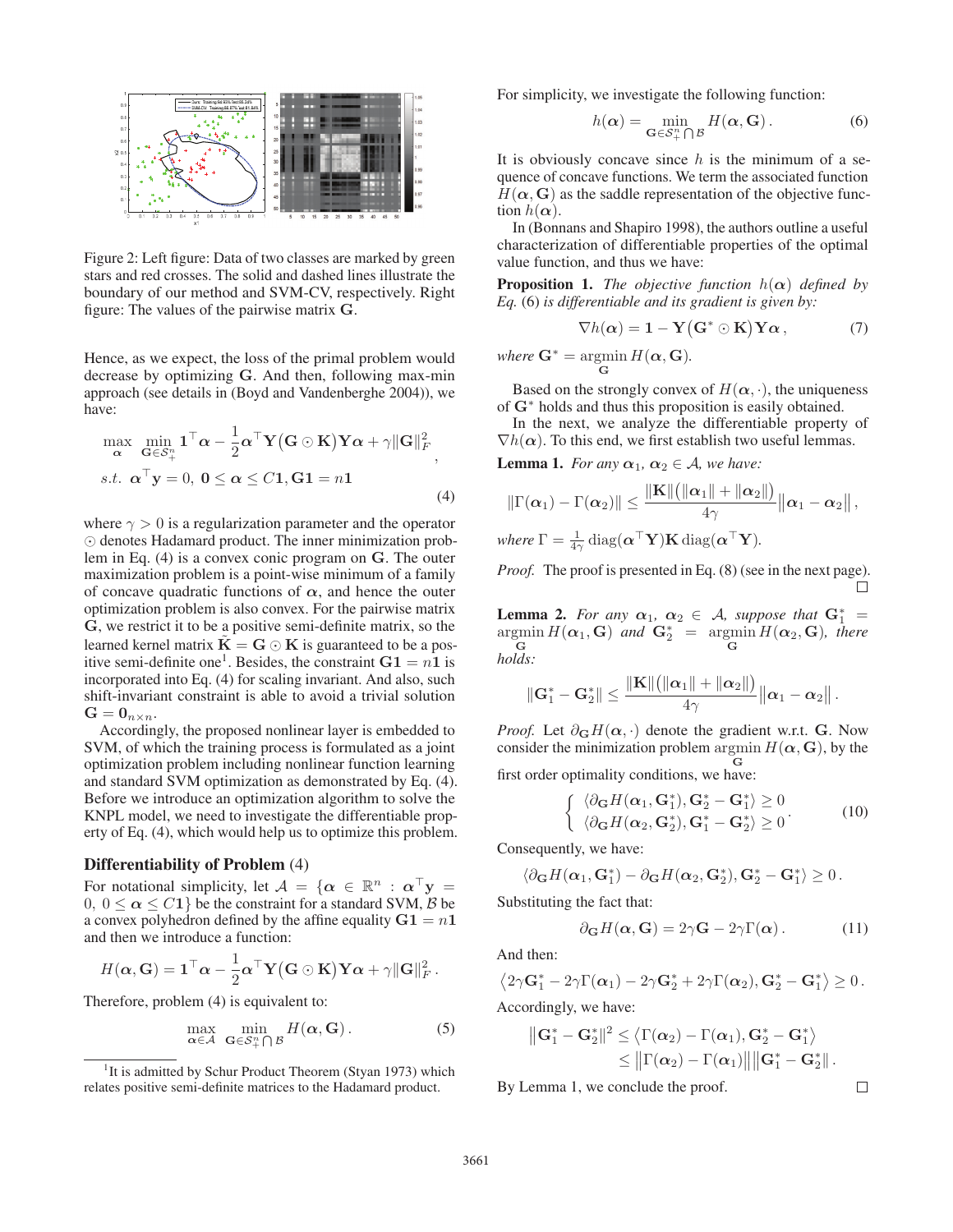$$
\|\Gamma(\alpha_1) - \Gamma(\alpha_2)\| = \frac{1}{4\gamma} \|\text{diag}(\alpha_1^\top \mathbf{Y}) \mathbf{K} \text{diag}(\alpha_1^\top \mathbf{Y}) - \text{diag}(\alpha_2^\top \mathbf{Y}) \mathbf{K} \text{diag}(\alpha_2^\top \mathbf{Y})\|
$$
  
\n
$$
= \frac{1}{4\gamma} \|\text{diag}(\alpha_1^\top \mathbf{Y} + \alpha_2^\top \mathbf{Y}) \mathbf{K} \text{diag}(\alpha_1^\top \mathbf{Y} - \alpha_2^\top \mathbf{Y})\|
$$
  
\n
$$
\leq \frac{1}{4\gamma} \|\mathbf{K}\| \|\text{diag}(\alpha_1^\top \mathbf{Y} + \alpha_2^\top \mathbf{Y})\| \|\text{diag}(\alpha_1^\top \mathbf{Y} - \alpha_2^\top \mathbf{Y})\|
$$
  
\n
$$
\leq \frac{\|\mathbf{K}\|}{4\gamma} \|\alpha_1 + \alpha_2\| \|\alpha_1 - \alpha_2\| \quad (\mathbf{Y} \text{ is an orthogonal matrix})
$$
 (8)

$$
\|\nabla h(\alpha_1) - \nabla h(\alpha_2)\| = \|\mathbf{Y}(\mathbf{G}_1^* \odot \mathbf{K})\mathbf{Y}\alpha_1 - \mathbf{Y}(\mathbf{G}_2^* \odot \mathbf{K})\mathbf{Y}\alpha_2\| = \|\mathbf{Y}(\mathbf{G}_1^* - \mathbf{G}_2^*) \odot \mathbf{K}\mathbf{Y}\alpha_1 - \mathbf{Y}(\mathbf{G}_2^* \odot \mathbf{K})\mathbf{Y}(\alpha_2 - \alpha_1)\| \n\leq \|\mathbf{Y}(\mathbf{G}_1^* - \mathbf{G}_2^*) \odot \mathbf{K}\mathbf{Y}\alpha_1\| + \|\mathbf{Y}(\mathbf{G}_2^* \odot \mathbf{K})\mathbf{Y}(\alpha_2 - \alpha_1)\| \n\leq \|(\mathbf{G}_1^* - \mathbf{G}_2^*) \odot \mathbf{K}\|\alpha_1\| + \|\mathbf{G}_2^* \odot \mathbf{K}\|\alpha_1 - \alpha_2\| \quad (\mathbf{Y} \text{ is an orthogonal matrix}) \n\leq \|\mathbf{G}_1^* - \mathbf{G}_2^*\|\|\mathbf{K}\|\alpha_1\| + \|\mathbf{G}_2^*\|\|\mathbf{K}\|\alpha_1 - \alpha_2\| \quad (\text{Using } \|\mathbf{A} \odot \mathbf{B}\|_F \leq \text{Tr}(\mathbf{A}\mathbf{B}^\top) \leq \|\mathbf{A}\|_F \|\mathbf{B}\|_F) \n\leq \frac{\|\mathbf{K}\|^2}{4\gamma} \|\alpha_1\| (\|\alpha_1\| + \|\alpha_2\|) \|\alpha_1 - \alpha_2\| + \|\mathbf{G}_2^*\|\|\mathbf{K}\|\alpha_1 - \alpha_2\| \quad (\text{Using Lemma 2}) \n\leq \frac{\|\mathbf{K}\|^2}{4\gamma} \left( \|\alpha_1\| (\|\alpha_1\| + \|\alpha_2\|) + \|\alpha_2\|^2 \right) \|\alpha_1 - \alpha_2\| \quad (\text{Using } \mathbf{G}_2^* = \Gamma(\alpha_2) \text{ by Eq. (11)}) \n\leq \frac{3nC^2 \|\mathbf{K}\|^2}{4\gamma} \|\alpha_1 - \alpha_2\| \quad (\text{Using } 0 \
$$

Based on the above lemmas, we can establish the gradient-Lipschitz continuity of the objective function  $h(\alpha)$ . Formally, we present the following theorem.

Theorem 1. *The gradient of the objective function given by*  $Eq. (7)$  *is Lipschitz continuous with Lipschitz constant*  $L =$  $\frac{3nC^2 \|\mathbf{K}\|^2}{4\gamma}$  i.e. *for any*  $\alpha_1$ ,  $\alpha_2 \in \mathcal{A}$ , the following inequality  $\left\| \nabla h(\boldsymbol{\alpha}_1) - \nabla h(\boldsymbol{\alpha}_2) \right\| \leq L \|\boldsymbol{\alpha}_1 - \boldsymbol{\alpha}_2\|.$ 

*Proof.* For any  $\alpha_1, \alpha_2 \in A$ , from representation of  $\nabla h(\alpha)$ in Proposition 1, the term  $\|\nabla h(\alpha_1) - \nabla h(\alpha_2)\|$  can be bounded by Eq. (9), which concludes the proof.  $\Box$ 

The theoretical analysis above, mainly Theorem 1, provides a justification for utilizing the backward propagation algorithm with Nesterov's acceleration method (Flammarion and Bach 2015) to train a deep kernel network. While in our model, we just use a single layer kernel to emphasize the effectiveness of the introduced nonlinear pairwise layer. Such problem is well formulated as a joint optimization model, and thus we develop an iterative algorithm to solve the optimization problem (4).

### Optimization for Problem (4)

In this section, we present an alternate iterative algorithm to solve the optimization problem (4). In each iteration of the algorithm,  $\alpha$  and **G** are alternatively optimized. When **G** is fixed, the standard SVM can be solved by the SMO algorithm (Platt 1998); When  $\alpha$  is fixed, the inner optimization problem for **G** is semi-definite least squares, which can be solved by the fast Alternating Direction Method of Multipliers (ADMM) approach (Boyd et al. 2011).

## Optimization for **G** via ADMM

Just consider the variable **G** in Eq. (4) with some algebraic manipulations<sup>2</sup>, we have:

$$
\min_{\mathbf{G}\in\mathcal{S}_{+}^{n}\bigcap\mathcal{B}}-2\mathrm{Tr}\big(\gamma\Gamma\mathbf{G}\big)+\gamma\|\mathbf{G}\|_{F}^{2}.
$$
 (12)

where  $\Gamma = \frac{1}{4\gamma} \operatorname{diag}(\boldsymbol{\alpha}^\top \mathbf{Y}) \mathbf{K} \operatorname{diag}(\boldsymbol{\alpha}^\top \mathbf{Y}).$  Further, Eq. (12) is equivalent to solve the following problem:

$$
\min_{\mathbf{G}\in\mathcal{S}_{+}^{n}\bigcap\mathcal{B}}\|\mathbf{G}-\Gamma\|_{F}^{2}.
$$
 (13)

Such problem aims to seek the projection of  $\Gamma$  onto the intersection of two spaces  $S_{+}^{n}$  and  $\overrightarrow{B}$  (the projection is well defined since both  $S_{+}^{n}$  and  $\overline{B}$  are convex). Throughout, we assume that the solution set of Eq. (13) is not empty. Hence this issue is a typical semi-definite least-squares problem with several dedicated methods (see a survey in (Henrion and Malick 2012)). Here we choose the alternating directions based algorithm to solve this problem.

Following (He, Xu, and Yuan 2011), we reformulate Eq. (13) as:

$$
\min_{\mathbf{G}\in\mathcal{S}_{+}^{n}}\frac{1}{2}\|\mathbf{G}-\Gamma\|_{F}^{2}+\frac{1}{2}\|\mathbf{Q}-\Gamma\|_{F}^{2}
$$
\n
$$
s.t. \mathbf{G}-\mathbf{Q}=\mathbf{0}_{n\times n}, \mathbf{Q}\mathbf{1}=n\mathbf{1}
$$
\n(14)

By introducing augmented Lagrange multipliers to incorporate the equality constraints into the objective function Eq. (14), we obtain the augmented Lagrangian function as

$$
{}^{2}\mathbf{x}^{\top}\mathbf{A} \odot \mathbf{B}\mathbf{y} = \text{Tr}(\mathbf{D}_{x}\mathbf{A}\mathbf{D}_{y}\mathbf{B}^{\top}), \text{ where } \mathbf{D}_{x} = \text{diag}(\mathbf{x}) \text{ and } \mathbf{D}_{y} = \text{diag}(\mathbf{y}).
$$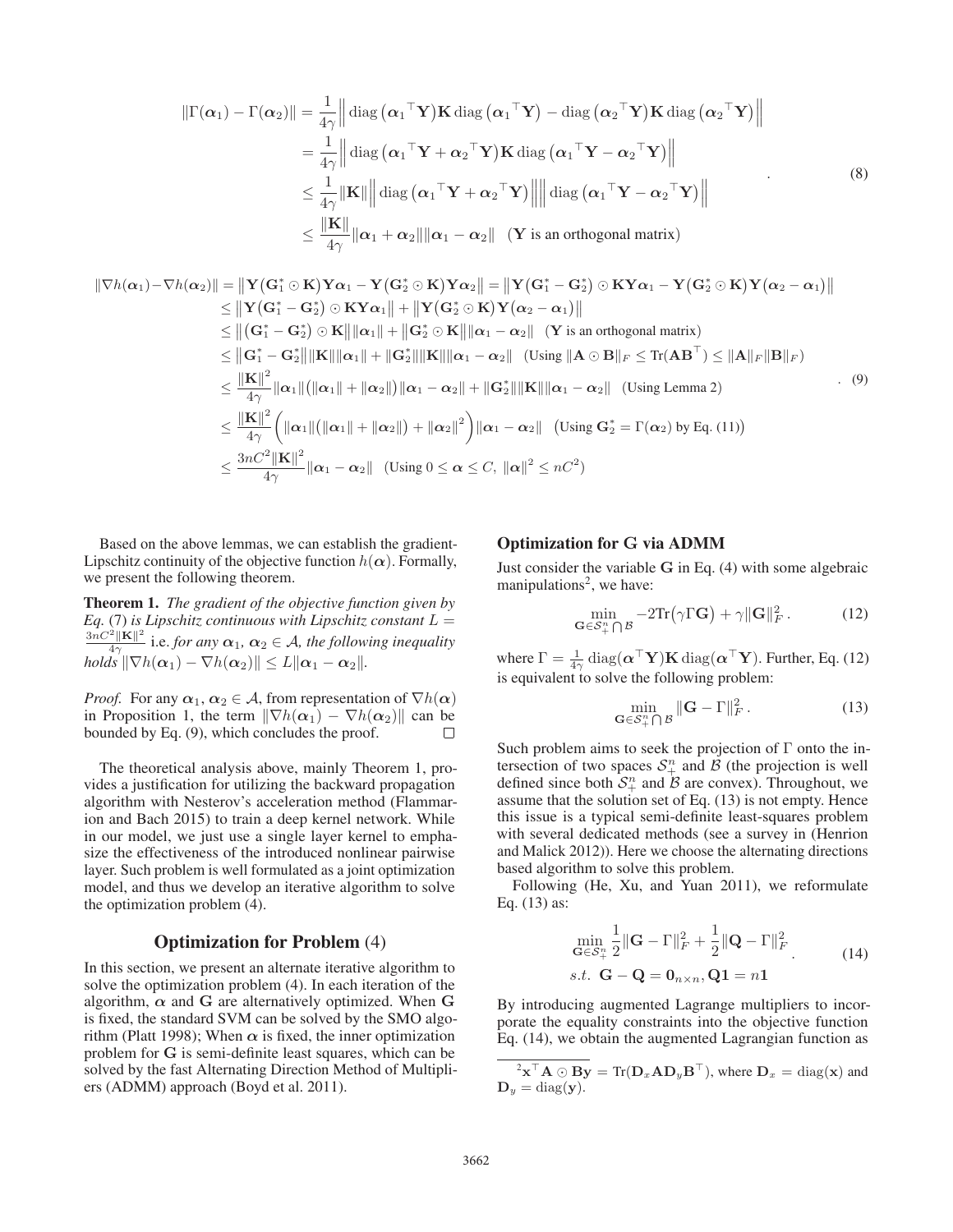follows:

$$
\mathcal{L}(\mathbf{G}, \mathbf{Q}, \mathbf{Z}, \beta) =
$$
  
\n
$$
\frac{1}{2} ||\mathbf{G} - \Gamma||_F^2 + \frac{1}{2} ||\mathbf{Q} - \Gamma||_F^2 - \mathbf{Z}^\top (\mathbf{G} - \mathbf{Q}) + \frac{\beta}{2} ||\mathbf{G} - \mathbf{Q}||_F^2,
$$
\n(15)

where  $\mathbf{Z} \in \mathcal{S}^n$  is the Lagrangian multiplier and  $\beta > 0$  is the penalty parameter. The ADMM algorithm is to update the variables  $G$ ,  $Q$ , and  $Z$  alternately, by minimizing  $\mathcal L$  with other variables fixed. Consequently, we have three update steps corresponding to all the variables as follows.

Step 1: Update **G**: The pairwise matrix **G** is updated by solving the following optimization problem:

$$
\mathbf{G}_{k+1} = \underset{\mathbf{G}}{\operatorname{argmin}} \, \mathcal{P}_{\mathcal{S}_+^n} \left( \frac{1}{1 + \beta_k} \big( \beta_k \mathbf{Q}_k + \mathbf{Z}_k + \Gamma \big) \right),\,
$$

where  $\mathcal{P}_{\mathcal{S}^n_+}$  denotes the projection onto  $\mathcal{S}^n_+$ . The optimal solution to this problem is then given by:

$$
\mathbf{G}_{k+1} = \left(\frac{1}{1+\beta_k} \left(\beta_k \mathbf{Q}_k + \mathbf{Z}_k + \Gamma\right)\right)_+, \qquad (16)
$$

where the notation  $V_+$  denotes the positive part of the matrix **V** , *i.e.*,  $V_+ = \sum_i \max(0, \lambda_i) v_i v_i^\top$  where  $\lambda_i$  and  $v_i$  are the  $i<sup>th</sup>$  eigenvalue and eigenvector of  $V$ , respectively.

Step 2: Update **Q**: The minimization problem (15) with respect to **Q** is:

$$
\mathbf{Q}_{k+1} = \underset{\mathbf{Q} \in \mathcal{B}}{\operatorname{argmin}} \frac{1}{2} ||\mathbf{Q} - \Gamma||_F^2 - \mathbf{Z}^\top (\mathbf{G} - \mathbf{Q}) + \frac{\beta}{2} ||\mathbf{G} - \mathbf{Q}||_F^2
$$

$$
= \mathcal{P}_{\mathcal{B}} \Big( \underbrace{\frac{1}{1 + \beta_k} \big( \beta_k \mathbf{G}_{k+1} - \mathbf{Z}_k + \Gamma \big)}_{\triangleq \Xi} \Big) \tag{17}
$$

Here computing the projection  $\mathcal{P}_{\mathcal{B}}(\Xi)$  requires to solve a standard quadratic programming, which arrives at:

$$
\min_{\mathbf{Q}} \|\mathbf{Q} - \Xi\|_F^2, \ \ s.t. \ \mathbf{Q1} = n\mathbf{1}.
$$

Note that the above problem with the shift-invariant constraint is separable, and thus we can obtain its closed form solution. For example, we take an arbitrary column of **Q**, termed as **q**, and the corresponding column vector  $\xi$  in  $\Xi$ , namely:

$$
\min_{\mathbf{q}} \|\mathbf{q} - \boldsymbol{\xi}\|_2^2, \ \ s.t. \ \ \mathbf{1}^\top \mathbf{q} = n \,. \tag{18}
$$

Let  $\tau$  be the Lagrange multiplier for the shift-variant constraint  $1^\dagger \mathbf{q} = n$ , then the related Lagrangian function is  $\mathcal{L}(\mathbf{q}, \tau) = ||\mathbf{q} - \boldsymbol{\xi}||_2^2 + \tau (\mathbf{1}^\top \mathbf{q} - n)$ . The partial derivative of  $\mathcal{L}(\mathbf{q}, \tau)$  with respect to **q** is:

$$
\frac{\partial \mathcal{L}(\mathbf{q},\tau)}{\partial \mathbf{q}} = 2\mathbf{q} - 2\boldsymbol{\xi} + \tau \mathbf{1}.
$$

By the shift-variant constraint and the Karush-Kuhn-Tucker condition, we have:

$$
2n\mathbf{q} - 2\boldsymbol{\xi}\mathbf{1}^\top \mathbf{q} + \tau \mathbf{1}n = 0.
$$

Accordingly, the analytic solution is:

$$
\mathbf{q}^* = \tau (2\boldsymbol{\xi} \mathbf{1}^\top - 2n\mathbf{I}_n)^{-1} \mathbf{1} n \,, \tag{19}
$$

where  $I_n$  is an identity matrix, and  $\tau$  can be further obtained by the shift-invariant constraint. Specifically, the matrix inversion in Eq. (19) can be avoided by the Sherman-Morrison formula, and hence the solution **q**<sup>∗</sup> can be further simplified to:

$$
\mathbf{q}^* = -2\tau \left(\mathbf{I}_n + \frac{\boldsymbol{\xi} \mathbf{1}^\top}{n - \mathbf{1}^\top \boldsymbol{\xi}}\right) \mathbf{1} \,. \tag{20}
$$

Accordingly, we directly obtain the closed-form solution  $\mathbf{Q} = [\mathbf{q}_1^*, \mathbf{q}_2^*, \cdots, \mathbf{q}_n^*]$  without employing or designing any inefficient iterative method for this particular purpose.

Step 3: Update Multipliers **Z** and β: The Lagrange multiplier **Z** and the penalty parameter  $\beta$  are updated as follows:

$$
\mathbf{Z}_{k+1} = \mathbf{Z}_k - \beta_k (\mathbf{G}_{k+1} - \mathbf{Q}_{k+1}), \qquad (21)
$$

$$
\beta_{k+1} = \min \left\{ \rho \beta_k, 10^8 \right\},\tag{22}
$$

where  $\rho = 1.1$  is the parameter that makes  $\beta$  gradually increase in each loop so that the normalization constraint can be finally satisfied.

The entire iterative process for solving Eq. (15) is summarized in Algorithm 1. Its convergence has been theoretically proved in (He, Xu, and Yuan 2011) and will be empirically illustrated by the experiments.

**Algorithm 1:** Optimization for (15) via ADMM  
\n**Input:** A given 
$$
\alpha
$$
, the kernel matrix **K**, the label  
\nmatrix **Y**; Initialization of **G**, **Q**, **Z** by all-one  
\nmatrices, and  $\beta$ ; Stopping criteria  $k_{\text{max}} = 15$   
\nand  $\epsilon = 10^{-4}$ .  
\n**Output:** The optimal **G**<sup>\*</sup> that minimizes Eq. (15).  
\n1 Set  $k = 0$ .  
\n2 **Repeat**  
\n3 **Update G** via Eq. (16);  
\n4 **Update Q** = [ $\mathbf{q}_1, \mathbf{q}_2, \dots, \mathbf{q}_n$ ] via Eq. (20);

5 Under the Laplace equation is 
$$
\mathbf{z} = [\mathbf{q}_1, \mathbf{q}_2, \dots, \mathbf{q}_n]
$$
 with Eq. (26),

$$
Eq. (21) and Eq. (22), respectively;
$$

6 **Until** 
$$
k = k_{\text{max}}
$$
 *or*  

$$
Diff = \max \{ ||\mathbf{Q}_{k+1} - \mathbf{Q}_k||_F, ||\mathbf{Z}_{k+1} - \mathbf{Z}_k||_F \} \le \epsilon;
$$

### **Optimization for**  $\alpha$  **in Problem (4)**

When obtaining the optimal **G**∗, the learned flexible kernel  $\mathbf{K}^* = \mathbf{G}^* \odot \mathbf{K}$  can be used for solving the dual variable  $\alpha$  in SVM iteratively. Therefore, the algorithm for solving the KNPL model is summarized in Algorithm 2. Specifically, such iteration algorithm converges very fast, usually within 10 iterations.

## Predict for the Test Data

By Algorithm 1, we learn the pairwise matrix **G**<sup>∗</sup> and the induced flexible kernel matrix  $\tilde{K}^* = G^* \odot K$ . Thereby, the nonlinear pairwise function  $g(\mathbf{x}_i, \mathbf{x}_j)$  can be faultlessly approximated by **G**<sup>∗</sup> when the training data are given. However, such function  $g(\cdot)$  is not unknown on the test data and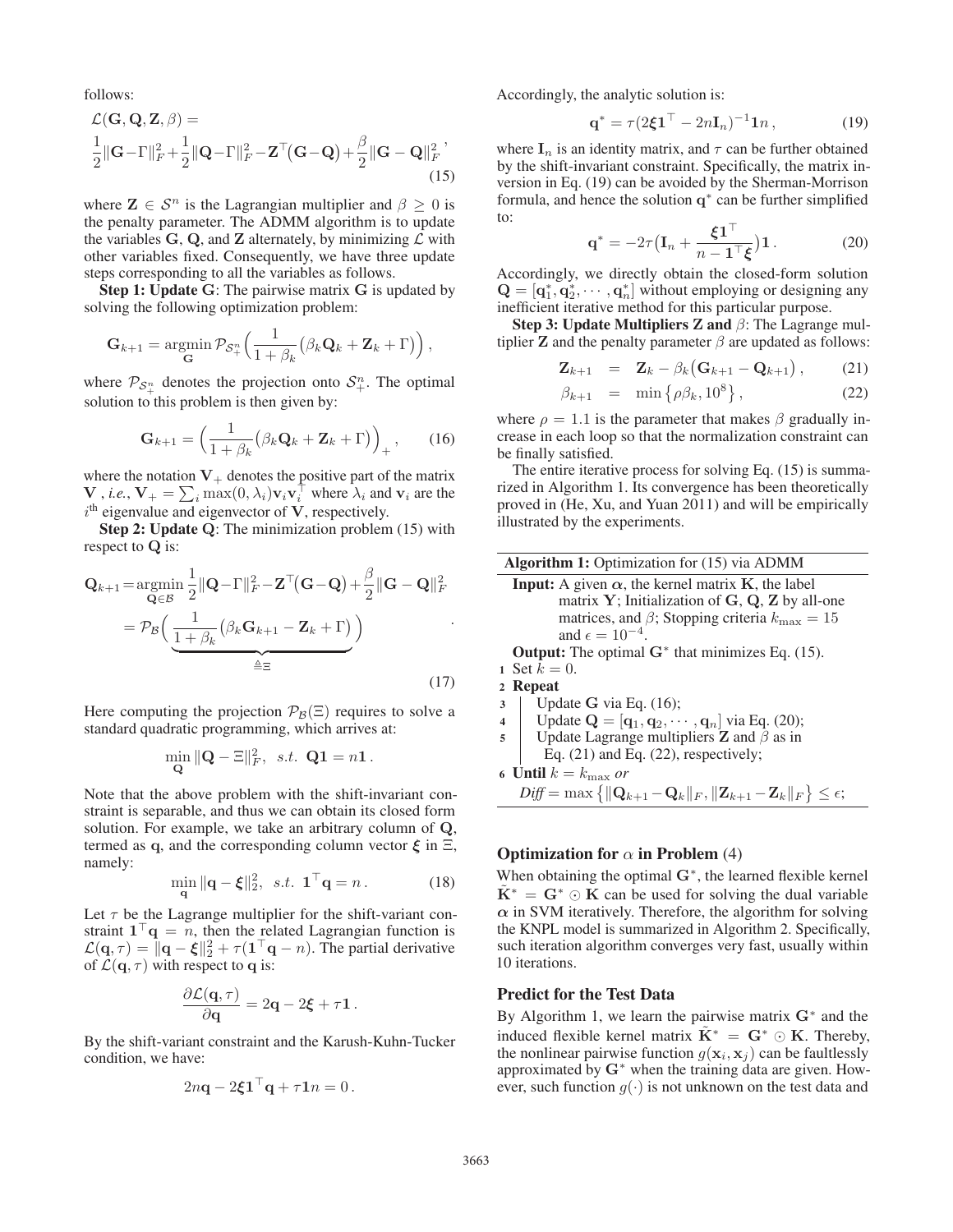Algorithm 2: Algorithm for the KNPL model.

|   | <b>Input:</b> The training set label $Y$ , the kernel matrix $K$ , |  |  |  |  |  |  |  |
|---|--------------------------------------------------------------------|--|--|--|--|--|--|--|
|   | and the pairwise matrix G                                          |  |  |  |  |  |  |  |
|   | <b>Output:</b> The optimal $\alpha^*$                              |  |  |  |  |  |  |  |
|   | 1 Set the maximum iteration number $T = 10$ .                      |  |  |  |  |  |  |  |
|   | 2 Initialize $i = 0$ and $\alpha$ .                                |  |  |  |  |  |  |  |
|   | 3 Repeat                                                           |  |  |  |  |  |  |  |
|   | 4 Obtain $G^{(i+1)}$ by Algorithm 1;                               |  |  |  |  |  |  |  |
|   | 5   Solve $\alpha$ with the learned kernel $G^{(i+1)} \odot K$ by  |  |  |  |  |  |  |  |
|   | SMO algorithm (Platt 1998);                                        |  |  |  |  |  |  |  |
| 6 | $i := i + 1;$                                                      |  |  |  |  |  |  |  |
|   | 7 Until $i \geq T$ ;                                               |  |  |  |  |  |  |  |

must be approximated by the learned **G**∗. Suppose that the pairwise matrix  $\mathbf{G}' \in \mathbb{R}^{n \times m}$  is conducted on the test data  $\mathcal{X}' = {\mathbf{x}'_i}_{i=1}^m$ . The corresponding flexible kernel matrix on the test data is  $\tilde{\mathbf{K}}' = \mathbf{G}' \odot \mathbf{K}'$ , where  $\mathbf{K}'_{ij} = \mathcal{K}(\mathbf{x}_i, \mathbf{x}'_j)$ . Here, we build a mapping between **G**<sup>∗</sup> and **G**<sup>*'*</sup> by exploiting the nearest relationship between the training and test data, that is:

$$
\mathbf{G}'_i \leftarrow \mathbf{G}^*_j, \text{ if } \mathbf{x}_j = \mathcal{N}(\mathbf{x}'_i, \mathcal{X}). \tag{23}
$$

This formulation suggests that if  $x_j$  is the nearest neighbor of  $x'_i$  among the training data X, the j<sup>th</sup> column of  $G^*$  is assigned to the  $i<sup>th</sup>$  column of  $G'$ . By doing so, the corresponding flexible kernel matrix  $\tilde{\mathbf{K}}'$  can be obtained. Finally, the labels of test data are predicted by  $K'$  and the optimal  $\alpha^*$ . Actually, there is a gap between the learned  $\tilde{K}'$  and  $\tilde{K}^*$ due to a simple nearest neighbor approximation scheme. We would like to develop sophisticated learning schemes to learn the test kernel matrix  $\tilde{\mathbf{K}}$ <sup>'</sup>.

#### Algorithm Complexity

The proposed algorithm contains two parts: solving **G** by Algorithm 1 and solving  $\alpha$  in Algorithm 2. For the optimization of **G**, we use alternating directions to solve this problem with the following three steps. Herein, updating **G** (step 1) needs to solve an eigenvalue problem by a k-step Arnoldi process. Thereby, the complexity of a straightforward implementation of the Arnoldi process is at least  $\mathcal{O}(kn^2 + k^2n)$ , where  $n$  is the number of training data, and  $k$  is a constant irrelevant to n, see details in (Lee et al. 2009). Updating **Q** in step 2 is related to matrix addition and multiplication operations, and thus the complexity of step 2 reaches to  $O(n)$ . In step 3, the computation cost for updating **Z** and *β* can be ignored. Finally, the computational complexity of Algorithm 1 is  $\mathcal{O}(t(kn^2 + k^2n + n))$ , where t is the number of iterations. In Algorithm 2, the computational complexity of solving *α* by SMO is about  $O(dn^2)$  where d is the feature dimension. Finally, the total computational complexity of our algorithm is  $\mathcal{O}(T(dn^2 + t(kn^2 + k^2n)))$ , where T is the number of iterations in Algorithm 2. It can be observed that the computation load of Algorithm 1 is large and we would like to further accelerate the solving process for **G**.

### **Experiments**

In this section, we compare the KNPL model with other representative kernel-based methods on the benchmark with a collection of several datasets. In addition, the convergence analyse of the optimization algorithm in KNPL is also provided.

#### Experimental Setup

In the experiments, fifteen real-word datasets from UCI Machine Learning Repository (Blake and Merz 1998) are used to evaluate the performance of KNPL with other kernel learning algorithms. The dataset description including the number of training set n and the problem dimension d is presented in Table 1. All data are normalized to  $[0, 1]$  in advance. For some datasets, there are both training and test data (e.g., *monks1*). Otherwise, we randomly pick half of the data for training and the rest for test. In our model, the regularization parameter  $\gamma$  is tuned by 5-fold cross validation. That is, we randomly partition the training data into 5 subsets, one of which is used for validation in turn and the remaining ones for training. We compare the proposed KNPL model in SVM with several state-of-the-art kernel-based algorithms including SVM-CV, BMKL (Gonen 2012), DMKL (Strobl and Visweswaran 2014), and EasyMKL (Aiolli and Donini 2015).

#### Experimental Results

We test the above algorithms on fifteen datasets, where the procedure is repeated 10 times, and then the average classification accuracy and its standard deviation on test data are reported in Table 1. Specifically, the classification accuracies of "SVM-CV" and our method on the training data are also presented in order to show their respective model flexibilities.

Compared with DMKL, BMKL, and EasyMKL, the proposed KNPL model provides a favorable performance, *i.e.* ranking first on eight datasets and second on four datasets. The promising performance effectively demonstrates the superiority of the introduced nonlinear pairwise layer that conveys richer information than other methods. Accordingly, our model is able to have good adaptiveness to the training and test data.

In terms of the results in Table 1 when comparing to "SVM-CV", we firstly analyze four datasets in which the classification accuracy on the training data is not satisfactory, namely: *diabetic*, *haberman*, *heart*, and *SPECT*. It can be observed that KNPL significantly improves the flexibility of SVM on the training data, and thus works well for the test data with a favorable generation ability. Specifically, in *diabetic* and *haberman* datasets, the proposed KNPL model outperforms with the respective margins about 9% and 12% than "SVM-CV", which verifies the effectiveness of the learned pairwise function. Besides, in *monks*, *spambase*, and *EEG* datasets, the proposed KNPL model often slightly outperforms than "SVM-CV" with the margin about 1%∼3%. And also, in the remaining eight datasets, the training accuracy yielded by"SVM-CV" indicates that the flexibility is enough. Therefore, our model can hardly achieve a huge promotion on these datasets to some extent, and even is inferior than "SVM-CV" on *brest-cancer* and *monks2*.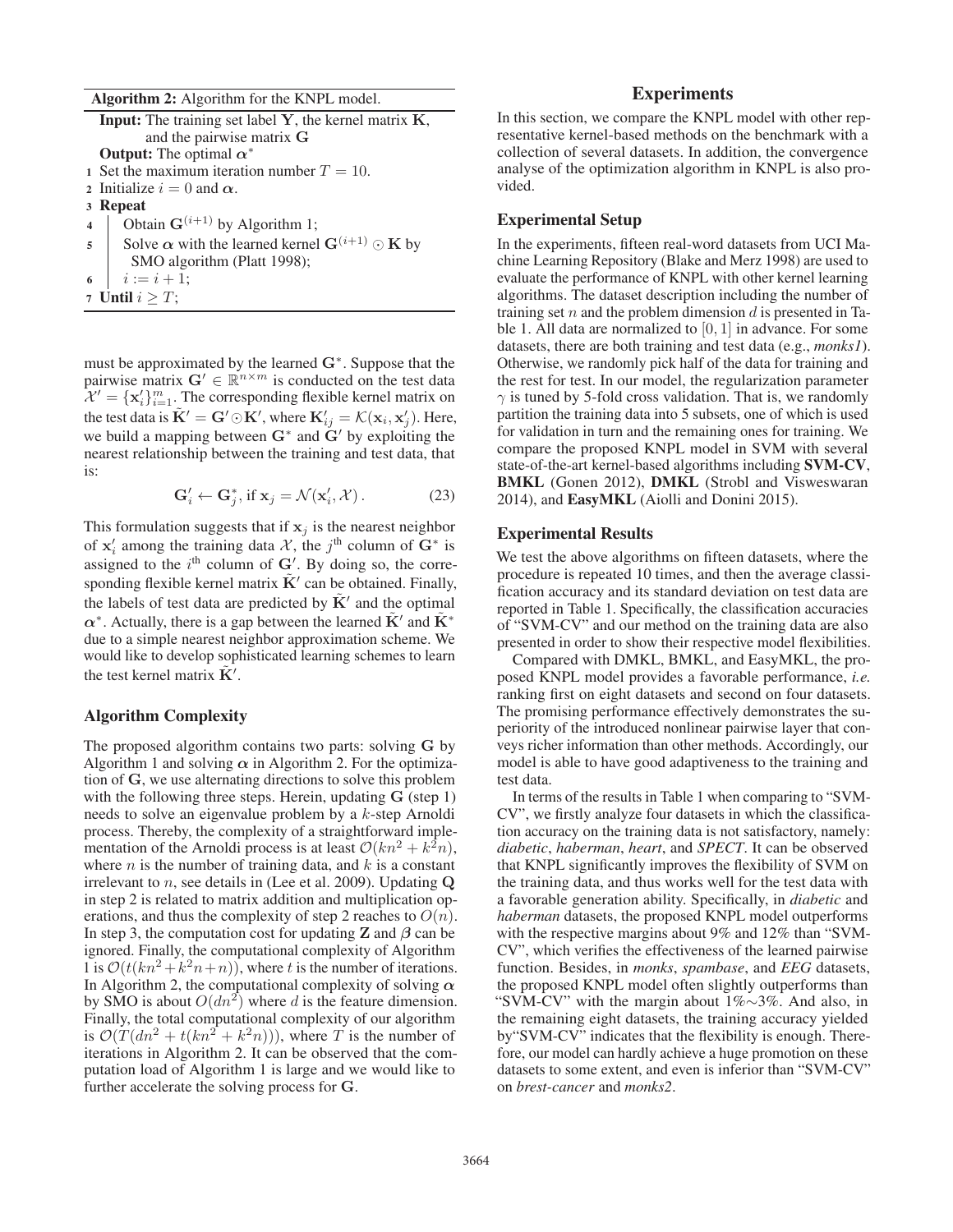| Dataset       | Description | <b>DMKL</b>             | <b>BMKL</b>      | EasyMKL          | <b>SVM-CV</b>    |                  | <b>KNPL</b>      |                  |
|---------------|-------------|-------------------------|------------------|------------------|------------------|------------------|------------------|------------------|
|               | (d, n)      | Test                    | Test             | Test             | Training         | Test             | Training         | Test             |
| breast-cancer | (10, 699)   | $96.56 \pm 1.04$        | $98.95 \pm 1.32$ | $99.52 \pm 0.13$ | $97.42 \pm 1.24$ | $96.53 \pm 0.84$ | $100.0 \pm 0.00$ | $97.35 \pm 0.74$ |
| climate       | (20, 540)   | $\sqrt{94.00 \pm 1.69}$ | $93.11 \pm 0.46$ | $90.30 \pm 1.12$ | $99.22 + 1.27$   | $94.74 \pm 0.83$ | $100.0 \pm 0.00$ | $95.14 \pm 0.98$ |
| diabetic      | (19, 1151)  | $72.95 \pm 1.03$        | 74.97±0.49       | 76.72±1.50       | $80.71 \pm 3.98$ | $73.00 \pm 1.74$ | $91.23 \pm 0.56$ | $81.98 \pm 1.72$ |
| guide1-t      | (4, 4000)   | $96.94 \pm 0.62$        | $97.00 \pm 0.01$ | 94.75±0.92       | $97.44 \pm 0.43$ | $96.86 \pm 0.31$ | $98.25 \pm 0.27$ | $97.12 \pm 0.19$ |
| haberman      | (3, 306)    | $69.93 \pm 3.01$        | $69.86 \pm 1.86$ | 74.56±4.23       | 77.38±4.51       | $73.26 \pm 3.89$ | $88.81 \pm 3.21$ | $85.81 \pm 4.28$ |
| heart         | (13, 270)   | $80.29 \pm 2.70$        | $87.33 \pm 0.23$ | $86.67 \pm 1.23$ | $88.96 \pm 3.07$ | $81.92 \pm 2.47$ | $92.59 \pm 4.97$ | $87.47 \pm 3.90$ |
| ionosphere    | (33, 351)   | $90.51 \pm 1.90$        | $91.08 \pm 1.08$ | $97.41 \pm 0.56$ | $98.75 \pm 0.99$ | $90.85 \pm 1.37$ | $100.0 \pm 0.00$ | $93.17 \pm 1.19$ |
| monks1        | (6, 124)    | $84.12 \pm 3.62$        | $78.91 \pm 2.55$ | 76.73±1.25       | $90.32 \pm 0.00$ | $81.48 \pm 0.00$ | $100.0 \pm 0.00$ | $83.38 \pm 3.35$ |
| monks2        | (6, 169)    | $77.24 \pm 5.72$        | $82.12 \pm 1.31$ | $76.68 \pm 1.44$ | $100.0 \pm 0.00$ | $85.81 \pm 1.40$ | $100.0 \pm 0.00$ | $83.33 \pm 1.68$ |
| monks3        | (6, 122)    | $90.69 \pm 3.20$        | $94.00 \pm 1.09$ | $81.00 \pm 0.67$ | $96.22 \pm 1.50$ | $93.07 \pm 1.24$ | $100.0 \pm 0.00$ | $88.78 \pm 1.23$ |
| sonar         | (60, 208)   | $80.57 \pm 5.06$        | $84.80 \pm 0.60$ | $81.73 \pm 3.11$ | $99.90 + 0.30$   | $85.36 + 3.17$   | $100.0 + 0.00$   | $85.86 + 2.86$   |
| <b>SPECT</b>  | (21, 80)    | 78.75±4.47              | 78.88±0.84       | $82.50 + 3.24$   | $87.00 + 3.78$   | $73.10 + 3.23$   | $92.75 + 6.99$   | 79.73±4.82       |
| splice        | (60, 1000)  | $83.87 \pm 0.82$        | $85.80 \pm 0.63$ | $83.97 \pm 1.33$ | $99.56 \pm 1.25$ | $84.96 \pm 1.52$ | $99.96 \pm 0.08$ | $84.90 \pm 0.81$ |
| spambase      | (57,2300)   | $88.45 \pm 2.27$        | $92.91 \pm 0.53$ | $95.43 \pm 0.53$ | $95.41 \pm 0.72$ | $92.95 \pm 0.48$ | $98.12 \pm 0.33$ | $95.52 \pm 0.46$ |
| <b>EEG</b>    | (14.14980)  | $73.02 \pm 6.13$        | 78.79±4.53       | $75.22 \pm 3.32$ | $86.32 + 1.81$   | $78.34 \pm 1.48$ | $98.77 \pm 0.64$ | $80.07 \pm 4.06$ |

Table 1: Comparison results in terms of classification accuracies (mean±std. deviation %) on UCI datasets. The best performance is highlighted in bold. The classification accuracy on the training data is presented by *italic*, and does not participate in ranking.



Figure 3: (a) Residual error Diff versus iteration in Algorithm 1 to solve **G**; (b) Objective function values versus iteration in Algorithm 2 to solve *α*.

As a result, KNPL not only makes the baseline SVM algorithm more flexible on the training data, but also outperforms several kernel based methods a statistically significant evidence in terms of test accuracy. Moreover, the experimental results indicate that designing an advanced and delicate nonlinear pari-wise layer is rich enough to achieve promising performance when compared to a deep kernel based method.

#### Convergence Experiments

The experiments about the convergence of our KNPL model are conducted on *Heart* as shown in Fig. 3. We plot the residual error Diff in Algorithm 1 on a logarithmic scale versus iterations as shown in Fig. 3(a). One can see that only a few iterations (about 3) are taken to obtain the optimal solution **G**∗, so the feasibility of employing ADMM for solving Eq. (12) is verified. In Fig. 3(b), we plot the objective values versus iteration to solve  $\alpha$ . We can see that the objective values of the maximization sub-problem converges quickly and generally terminates within 10 iterations on *Heart*. This suggests the proposed iterative algorithm can effectively solve the target convex optimization.

# **Discussion**

We have explored a nonlinear pairwise layer, which combines the structural properties of deep architectures with the flexibility of kernel methods, termed "Kernel with Nonlinear Pairwise Layer" (KNPL). As a result of learning the coupling information between any two examples by such layer, the different local statistics of the data is effectively captured. The introduced structure in KNPL consequently enhances the model flexibility of the standard SVM, and also is effectively solved by an iterative algorithm. Thorough experimental results demonstrate that our KNPL model is superior to several state-of-the-art kernel learning methods on classification tasks. However, several issues would be further considered, and we list them as follows: 1) the experimental results on classification accuracy gap suggest we may impose more appropriate constraints on **G** to achieve a good trade-off between the model flexibility and over-fitting. In this case, the learned kernel associated with the kernel matrix  $\mathbf{G} \odot \mathbf{K}$  might be an indefinite kernel (Ying, Campbell, and Girolami 2009; Huang et al. 2017b) and even asymmetric, which would be further investigated because of both practical and theoretical need. 2) the inconsistency between the training kernel and the test kernel learning prevents our model achieving excited performance on the test data, which suggest us to employ out-of-sample extension (Pan et al. 2017) for the kernel learning.

# Acknowledgements

This work was supported in part by the National Natural Science Foundation of China (No. 61572315, 6151101179, 61603248, 61602246, 61703077), in part by the Natural Science Foundation of Jiangsu Province under Grant BK20171430, in part by 973 Plan, China (No. 2015CB856004).